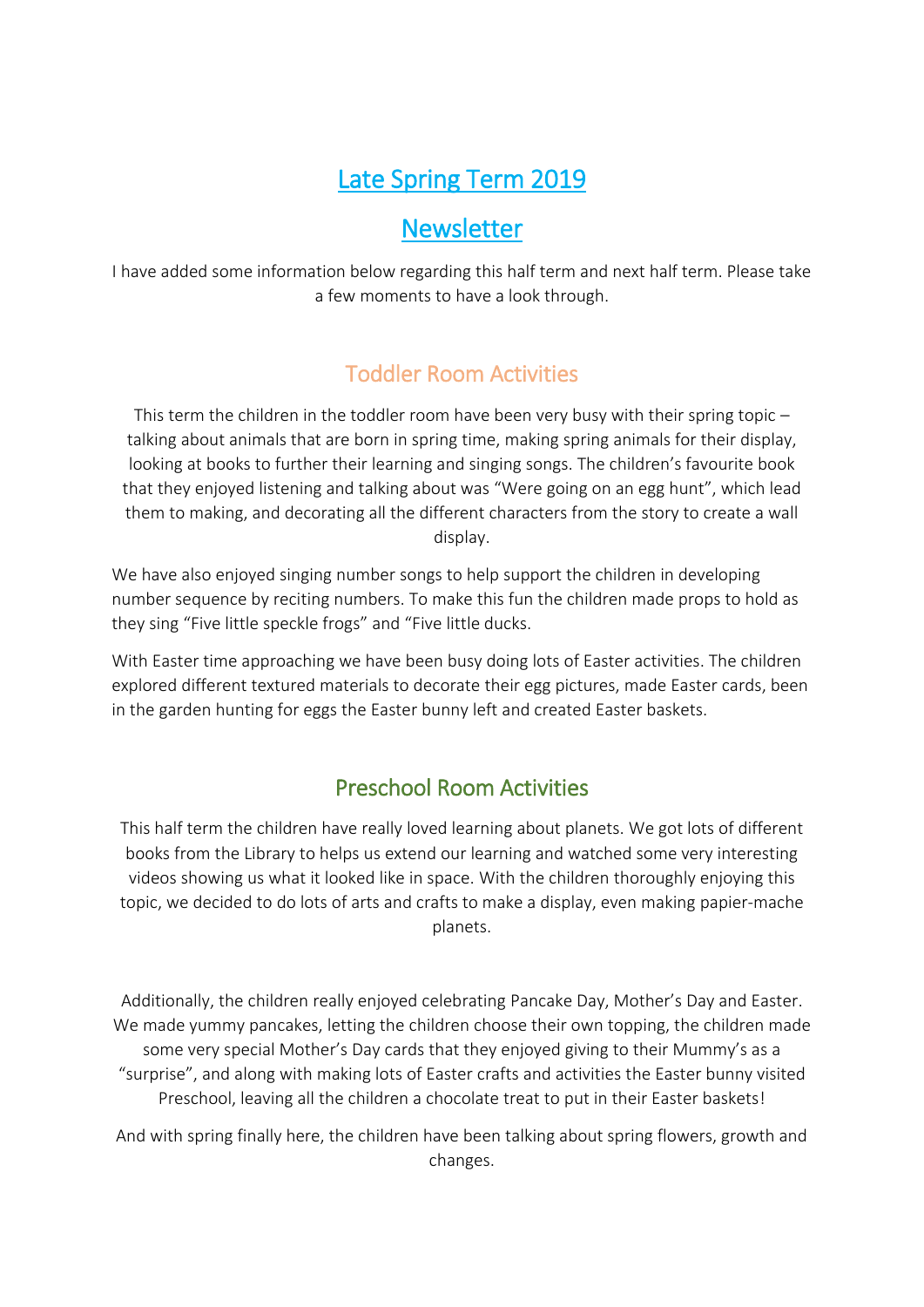### Staffing Changes

Friday (24<sup>th</sup> May) will be Holly B's last day before her maternity leave begins.

For the Late summer term, I shall be working in the Toddler room alongside Sarah, replacing Holly B on a Wednesday and Thursday. We will keep parents updated on who will be taking over Holly's Key children for the last 7 weeks.

## Outdoor and Spare Clothing

Please continue to send you child to preschool with suitable outdoor clothing. Including a coat, wellies and hat, the weather can become slightly unpredictable but it is best to be prepared for all weathers as we still continue to spend time outside.

Additionally, please send your child to preschool with a bag containing spare clothing. This is for both the toddler room and preschool rooms and each child will require slightly different things. Those still in nappies will require wipes, nappies and spare clothing. Those in pants will need spare clothes as they can still have wee accidents and require changing. Also, we love messy play at preschool and so having a spare pair of clothes allows the children to play with no inhibitions about getting messy!

Next term we will hopefully starting to get the sun cream out. We provide sun cream at preschool (We are looking into which brand is best appropriate) factor 50. We ask for a voluntary donation of £1 towards this. If you chose not to use our sun cream, please send in an alternative in your child's bag and inform a member of staff. Any alternatives must be factor 50 in line with our policy.

#### **Invoices**

I have sent out the invoices for Early Summer Term 2019 via email today. I have had to create the invoices this time due to us having some issues with the software we use to create them. All invoices are due on your child's first session back after the half term. Details of how to pay are located on the bottom of your invoice.

If any payments have been made this week by transfer then this will show on next half terms invoice.

If you have any queries regarding your invoice, please don't hesitate to contact me.

Thank you to everyone who pays on time (and often ahead of time!) This helps keep preschool running efficiently!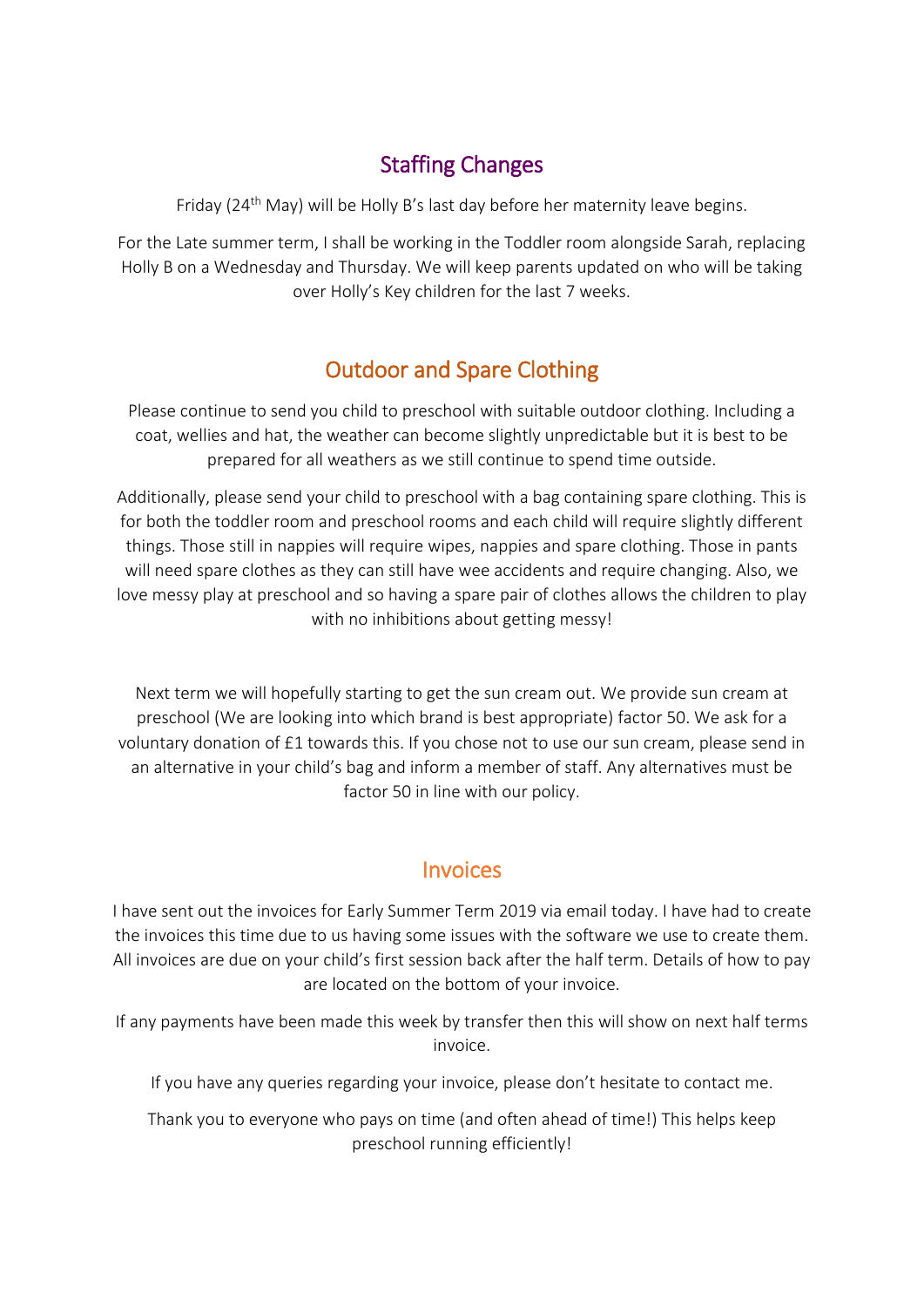### Booking confirmations

#### For summer term

Thank you to those who returned the booking forms. Those who did not return them, your child's hours will automatically stay the same.

### 3&4 year old- 15 hour funding

#### For Summer term

For those children who have just turned (or are turning 3) before the start of the summer term (beginning Monday 29<sup>th</sup> April) they will automatically receive 15 funded hours. We will have already discussed this with you and booked in your child's hours beginning in the summer term. You do not need to do anything further at this time

I have sent out a parental agreement form to sign to give us permission to claim the hours on your behalf. If you haven't already done so, could you ensure these are retuned on your child's first session back. If these are not returned then we will not be able to claim your child's funded hours.

### Extended entitlement (30 hours funding)

### For Summer term

Please could all parents who are currently accessing this additional funding ensure that they have reconfirmed their codes. This needs doing every 3 months to ensure you are able to continue to access the funding. If you do not do this and the code runs out there is nothing we can do to continue the funding for the rest of the term, so it is really important you do this!

To reconfirm your code you need to log into your childcare choices account. You should receive an email from childcare choices near the time of reconfirmation so please keep up to date with this.

If you think you may be eligible for the additional funding please apply and if successful send us your code for us to verify. This needs doing before the summer term and we will try to accommodate hours where possible but spaces are currently very limited.

Please visit the childcare choices website for more information.

<https://www.childcarechoices.gov.uk/>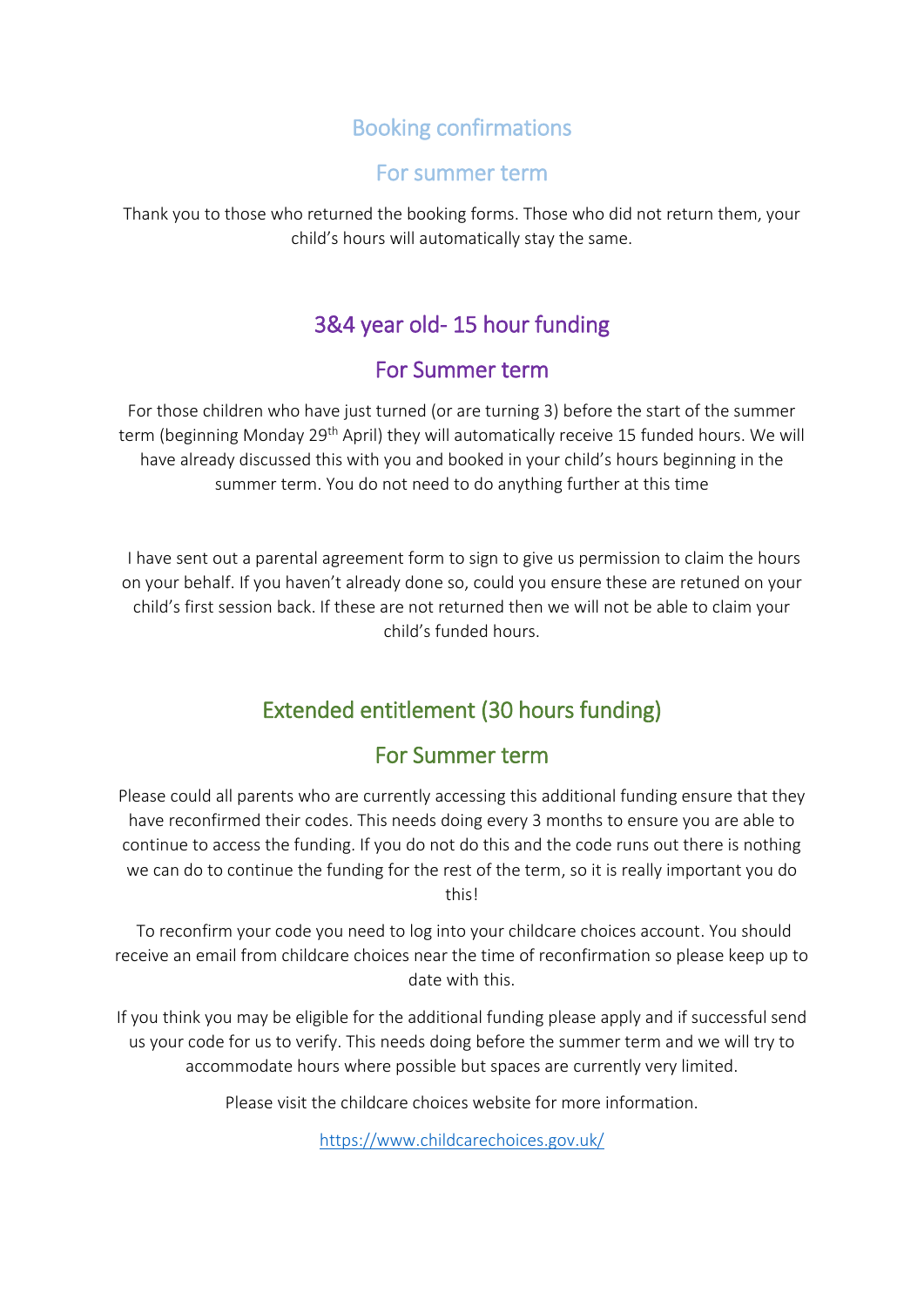### Arrival time/ collection time

A polite request for parents to please ensure that they arriving and collecting at the correct session times that their children are booked in for. Arriving earlier/ later than expected can have a huge effect upon staff ratios, our ability to prepare for the start of the day, staff leaving/ starting as needed, lunch breaks and so much more. This is especially relevant for opening and closing times!

We understand that parents can occasionally be late due to circumstances out of their control. If you think that you are going to be late to collect then please let us know. We don't mind on the odd occasion but if this is a regular occurrence then we will have to begin charging late fees, to cover the cost of additional staff wages.



### Committee Meeting-Thanks!

Thank you to everyone who attended our last committee meeting!!! We really appreciate parents and grandparents attending these as this support ensures that the setting can stay open!

If you think you would like to join our committee or come along and see what we do, then our next meeting is

Monday 20th May 2019

7:0pm at Fylindales Inn

Everyone is welcome to come along; we hope to see you there. If you cannot make this meeting but still would like to join the committee then please let us know!

### Photo Day

Richard Saltmarsh is booked for Friday 7th June 9:30am-11:15am to come into preschool to take end of year photos. Richard does an amazing job every year and past parents have been very pleased with the results. Richard also has any ordered photos back to you before we break up for summer! And the packages are a reasonable price.

The children who are already booked in on a Friday will be helped to get ready for their photos by the staff members so please remember to pack a change of clothes (if wanted) and tell a member of staff on the day!

Any parent/ carer whose children do not attend on a Friday are welcome to come into the setting between these times to have photos taken. Parents/carers must stay with their children so we can maintain ratios.

In previous years parents have also brought siblings along, which you are more than welcome to do.